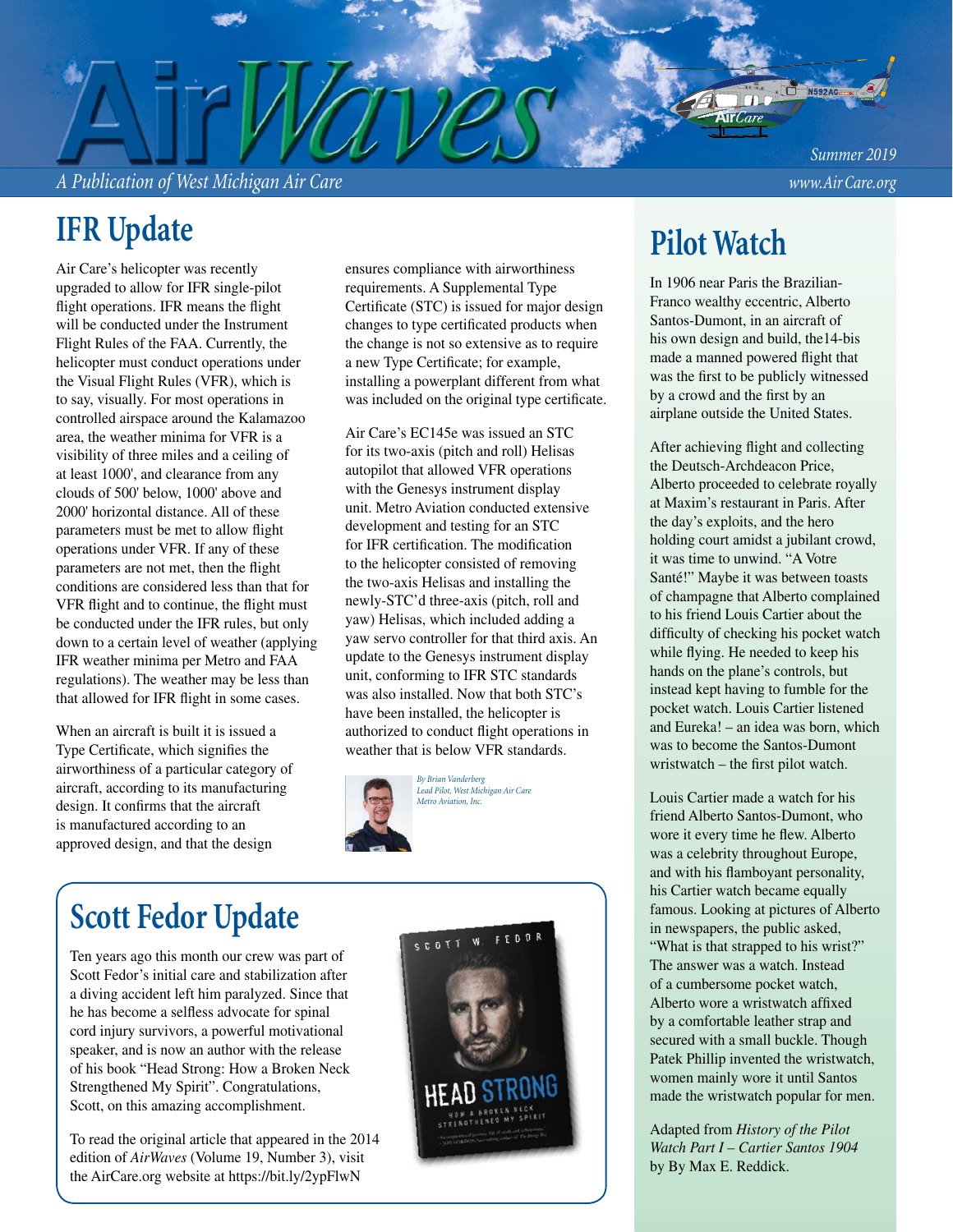## **West Michigan Air Care Staff**

#### **Jennifer Kennedy**

Jen is the newest medical crew member at West Michigan Air Care, joining the team in April of 2018. After graduation from Jackson Lumen Christi High School in 1993, Jen attended Eastern Michigan University with a major in Psychology and a minor in Criminal Justice. With Jen's father working as a fire fighter, this was always a field of interest for her. Still unclear as to the path she wanted to take, she received training in Fire investigation, Hazmat, Incident Command, and completed an internship with the Michigan State Police Fire Marshals division to advance her knowledge of this line of work.

Following the direction of her college degrees, in 1998 Jen began working with children ages 12-19 in a juvenile diversion program. Additionally she started with the Jackson City Reserve Police Department to gain experience in criminal justice.

Always intrigued by arson investigation, Jen started with Summit Fire Department (FD) in 2001. She received fire academy training at Jackson City Fire Department and took a position as a paid on-call fire fighter. This position is when her interest

in the medical field was piqued. She obtained her MFR and then EMT licenses, which were required for a full time FD position.

After obtaining her EMT she also started working at WA Foote Memorial Hospital in Jackson in 2003 as tech in the Emergency Department (ED). She then decided to pursue a career in the medical field and

received her RN in 2008. She continued to work as a RN in the ED for five years while completing her paramedic training.

During her time in the FD she had exposure to many flight programs during patient care situations and began to develop an interest in air medical transport. Jen states, "I have always known I wanted to be a flight nurse and working in the ED only furthered my interest".

In May of 2016, she began working in the Pediatric ICU at Sparrow Health System in Lansing and soon had the opportunity to work for Sparrow's ground critical care

transport team in August 2017. She has always enjoyed the demands and challenges associated with taking care of critically ill patients.

Outside of work she enjoys hiking, traveling, camping, fishing, tennis, golf and just generally being outdoors, with family and friends.

### **Chris Milligan, D.O.**

People often ask when I knew I wanted to be a physician. The truth is, I can't pinpoint an exact time. I always remember being interested. In fact, my third grade teacher at Holy Angels in Sturgis will attest to me talking about it back then. My interest in medicine only grew when I started working as a phlebotomist at Sturgis Hospital in 2001. I remember going down to the ED and talking with the physicians there. A couple of them even

> took me under their wing and went out of their way to show me a few interesting cases along the way.

While I was attending Western Michigan University, I took an EMT course at Kalamazoo Valley Community College on a whim to aid in a part time job. This not only led to a few great friendships I maintain to this day, but also furthered my interest in EMS and Emergency

Medicine. I went on the following semester to take the paramedic class with many of those friends. After I completed my paramedic training, I started working for LifeCare Ambulance full time while still completing my undergraduate education at WMU. The experiences I gained in those five years prior to medical school have been memorable and invaluable.

I started medical school at Lake Erie College of Osteopathic Medicine (LECOM) in 2008. I continued to gain EMS experience while working part time for Emergycare, the company that covered the city of Erie and much of the surrounding area. Yes … working part time



*Chris Milligan, D.O.*

during medical school … apparently I needed more and better hobbies.

After completing my medical degree, I was accepted to the Emergency Medicine residency at Lakeland Health in St Joseph, Michigan To my surprise, one of those early EM physicians that showed me the ropes around Sturgis Hospital, was one of my attendings at Lakeland.

I still maintained an interest in EMS during residency and helped develop an EMS track for our residency. Near the completion of residency, I took a position as EMS director for St Joseph County. I have met many great people and rekindled old friendships in the region. This led to the opportunity to come on board with West Michigan Air Care.

Currently, I maintain involvement in EMS in St Joseph County and Berrien County where I live and continue to work at Lakeland Health. I continue to be involved in EMS education at KVCC where I am the associate medical director for the EMS program. During free time, you can find me on the lake, golfing, bowling, watching a Tigers or Lions game, watching Michigan football/basketball, travelling to check out a new brewery, winery, or restaurant, or just on a random road trip.

#### **Jeff Thomas**

Jeff Thomas is excited to join the West Michigan Air Care team. During his early career in Iowa he volunteered in EMS as a Firefighter/EMT, starting at the age of 16, with the Lone Tree Fire Department (Yes, it is as small as it sounds!). His interest in helicopter transport medicine stems from his mother's background as a nurse who would occasionally work in the ER. Jeff recalls that he was "fascinated with the stories she would bring home (pre-HIPPA) and I have always been fascinated with aviation. I have wanted to be a flight nurse as long as I can remember."



*Jennifer Kennedy*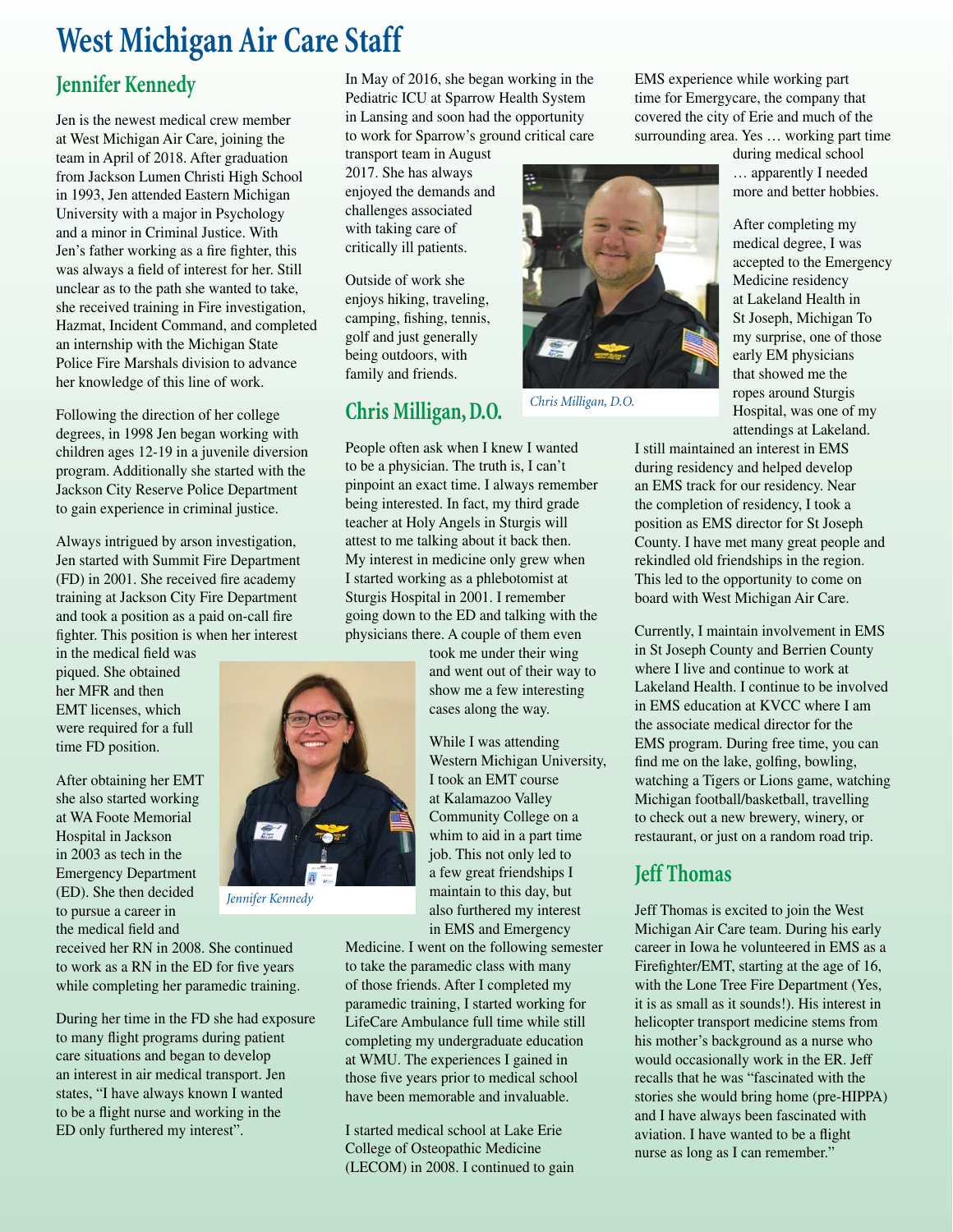He worked as tech in a burn unit at a regional trauma center while he attended the University of Iowa, College of



*Jeff Thomas*

Nursing and spent the first six years of his nursing career in Adult ICUs, Emergency Departments and a Pediatric Intensive Care Unit. Jeff started flying in 1998 as a Neonatal/Pediatric Transport Nurse while in Iowa and then moved his family to Michigan to fly with the University of Michigan Survival Flight in 2003.

Jeff's clinical interests focus on neonatal and pediatric illness and treatment, as well as respiratory failure, including Adult Respiratory Distress Syndrome (ARDS), and ventilator management. He also enjoys "creating" lectures and presenting to adult learners.

Along with his wife of over 20 years, Tina, and their three teenagers, Jeff lives in Howell, Michigan. He enjoys listening to James Taylor, building scale aircraft models and is a moderately pathological Star Wars fan.

## **Medical Director's Corner**

Welcome to the first edition of the Medical Director's Corner. This is a new feature we are adding to the *AirWaves* newsletter. The goal is to provide education and updates to our prehospital and hospital colleagues that coincides with our in house education each quarter. This quarter we are talking *TRAUMA!*

As many of you are aware, most EMS providers in the region are now carrying Tranexamic Acid (TXA). This has been shown to be beneficial in trauma patients who require massive transfusion protocols (MTP) when given within three hours of the onset of injury. But how can you predict who may need MTP? The answer … the shock index (SI). The shock index is simply a ratio of the heart rate (HR) to the systolic blood pressure (SBP). A SI >0.8 has been shown to indicate a significantly higher likelihood of needing MTP (25% vs  $3\%)$ <sup>1</sup>. To keep it simple, if the HR is equal to or greater than the SBP, there is a much higher chance your patient will need MTP and would likely benefit from TXA. These patients will also likely be receiving fluid resuscitation initially. But what fluid is best and how much?

Current ATLS recommendations suggest limiting fluid resuscitation to one liter of crystalloid solution but do not give recommendations regarding maintaining any blood pressure. A recent review showed evidence that limiting fluid resuscitation with crystalloid decreased mortality<sup>2</sup>. Limiting crystalloids is thought to decrease coagulopathy, decrease development of hypothermia, and decrease acidosis associated with high volume saline resuscitation, all of

#### which contribute to the "lethal triad" in trauma<sup>3</sup>. There has been more recent data suggesting that initial volume resuscitation with plasma decreases

**… prehospital administration of plasma as initial fluid resuscitation decreased mortality by 10% (23% vs 33%) in patients that were transported to trauma centers via air ambulance.5**

mortality. This has led the FDA to give our military access to freeze dried plasma in an emergency use authorization prior to FDA approval for civilian use<sup>4</sup>. A recent study also showed that prehospital administration of plasma as initial fluid resuscitation decreased mortality by 10% (23% vs 33%) in patients that were transported to trauma centers via air ambulance<sup>5</sup>. Based on this research and in collaboration with local trauma teams, West Michigan Air Care has started to carry two units of liquid plasma on every flight. This is in addition to the two units of (packed red blood cells) PRBCs which we had previously carried. Our goal is to bring the most up to date care to our patients in the region.

I hope you have liked this first edition and found it informative. Check back next quarter when we talk about adult critical care. Have a happy and safe summer!



*By Chris Milligan, DO Medical Director West Michigan Air Care christopher.milligan@aircare.org*

# **Legislation Update**

The Michigan legislature passed three bills (HB 5217, HB 5218, HB 5219) in December 2019 regarding use of helicopter air ambulance (HAA) services. They became effective in March 2019. The intent of these bills was to limit the use of HAA for transporting NON-emergent patients. If a physician determines it is medically necessary to transport a NON-emergent patient by HAA, a HAA company that participates as an in-network provider with the patient's insurance must be selected and a separate consent form must be completed prior to the NON-emergent patient transport. There is also a provision in the bills that would shift the portion of the cost of the transport not covered by

insurance for the NON-emergent patient to the sending hospital if this process was not followed.

West Michigan Air Care only transports emergent patients. Thus, this new legislation does not change the previous process or trigger the sending facility to be responsible for the cost of transport. Because all of the patients that WMAC transport are emergent, we contact the next closest HAA provider if we are on another mission to prevent a delay in transport.

If you have any questions, please feel free to contact Matt Heffelfinger, WMAC Program Director at 269-337-2517.

#### **References:**

- 1. El-Menyar, Ayman, et al. "Shock Index: A Simple<br>Predictor of Exploratory Laparotomy and Massive Blood<br>Transfusion Protocol in Patients with Abdominal Trauma."<br>Journal of the American College of Surgeons, vol. 227,<br>no. 4
- 2. Albreiki, Mohammed, and David Voegeli. "Permissive Hypotensive Resuscitation in Adult Patients with Traumatic Haemorrhagic Shock: a Systematic Review." *European Journal of Trauma and Emergency Surgery,* vol. 44, no. 2, 2017, pp. 191–202., doi:10.1007/s00068-017-0862-y.
- 3. "Evidence-Based EMS: Permissive Hypotension in Trauma." *EMS World,* 29 Jan. 2016, www.emsworld.com/article/12163910/evidencebased-ems-permissive-hypotension-in-trauma.
- 4. Commissioner, Office of the. "FDA Takes Action to Support American Military Personnel by Granting an Authorization for Freeze-Dried Plasma Product to Enable Broader Access While the Agency Works toward Approval of the Product." *U.S. Food and Drug Administration,* FDA, www.fda.gov/news-events/ press-announcements/fda-takes-action-support-americanmilitary-personnel-granting-authorization-freeze-dried-plasma.
- 5. Sperry, Jason L., et al. "Prehospital Plasma during Air<br>Medical Transport in Trauma Patients at Risk for Hemorrhagic<br>Shock." *New England Journal of Medicine*, vol. 379, no.<br>4, 2018, pp. 315–326., doi:10.1056/nejmoa1802